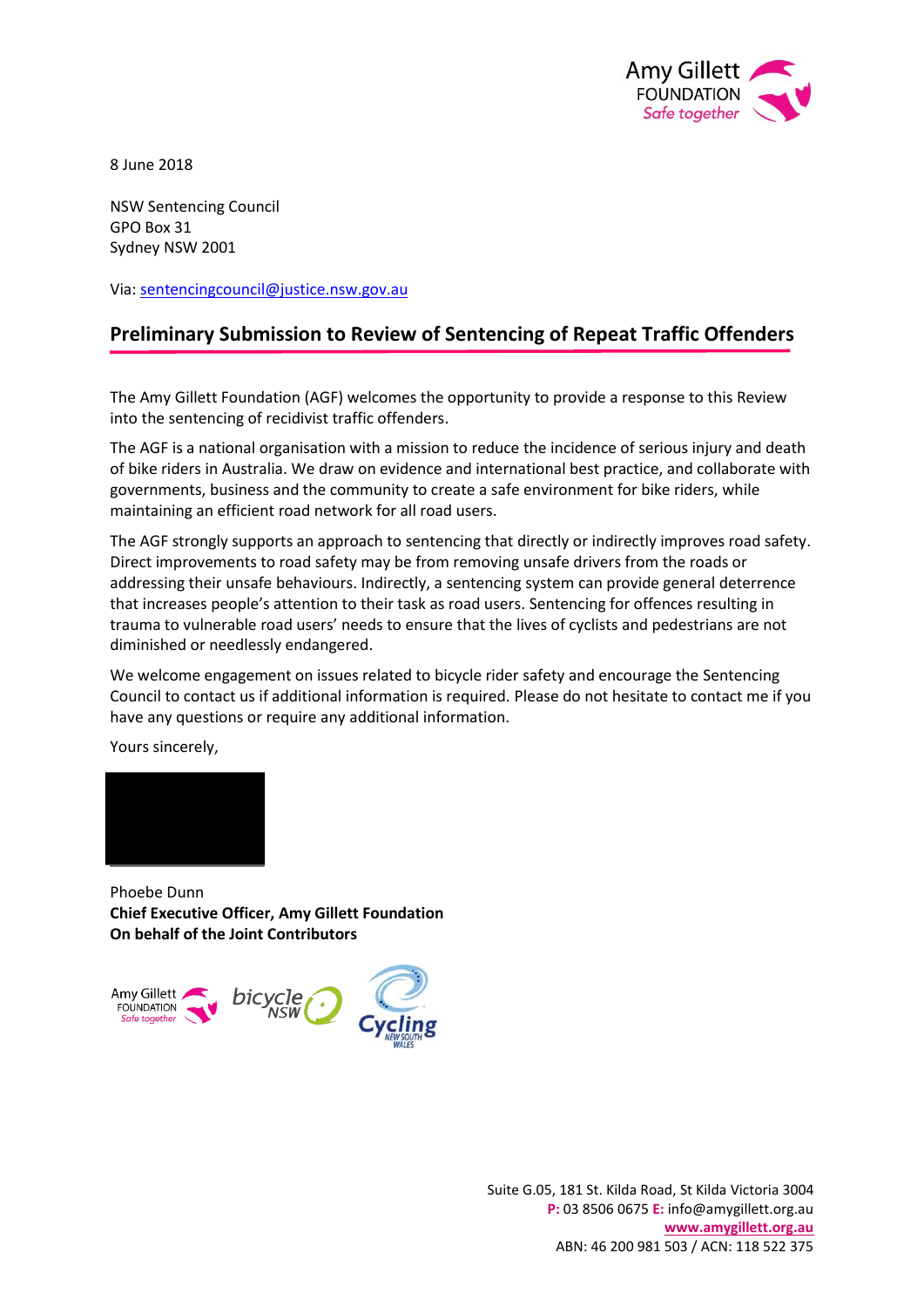

# **Joint contributors**

This submission incorporates the views and concerns from the following organisations and individuals.

Amy Gillett Foundation

Bicycle New South Wales

Cycling New South Wales

Dr Marilyn Johnson, Amy Gillett Foundation and Monash University Phoebe Dunn, Amy Gillett Foundation Dr Rod Katz, Amy Gillett Foundation (Board) Ray Rice, Bicycle New South Wales Graham Rock Seers, Cycling New South Wales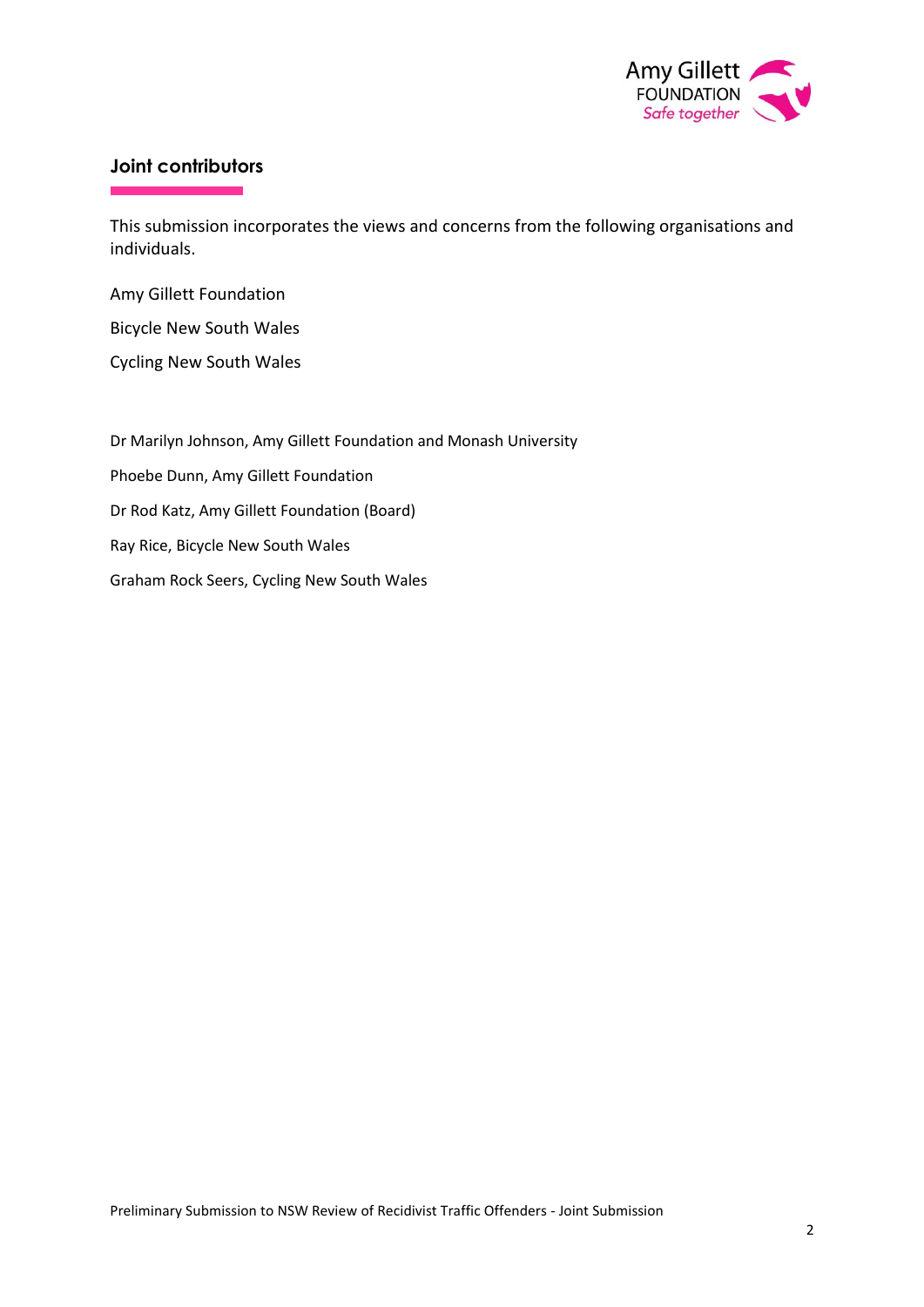

## **Potential impacts of sentencing approaches on road safety**

The Amy Gillett Foundation applauds the work of the Council in focusing on the road safety outcomes of different sentencing approaches.

In Australia, the Safe System is the conceptual framework that informs a system-wide approach to road safety. Safe People is one of the four key components of the Safe System approach, along with safe roads and roadsides, safe speed and safe vehicles. Recidivist traffic offenders have to be addressed in a Safe System.

The terms of reference specifically invite submissions on:

- Current sentencing statistics and the characteristics of offenders
- Principles the courts should apply
- Intervention programs
- Best practice on deterrence of recidivism and encouragement of safe practices

### **Current statistics**

The Amy Gillett Foundation does not have privileged access to data on existing sentencing or offenders. However, there are a number of reports of over-involvement in fatal and serious injury crashes by recidivist offenders <sup>i</sup>. These reports tend to focus on recidivist drink drivers or speeding drivers.

It has long been argued (at least since a study of taxi drivers in 1949) that people drive as they live. High involvement in crashes tends to be associated with over-involvement with criminal courts, social services etc..<sup>ii</sup> A New Zealand study <sup>iii</sup> looks at the psychological factors that predispose people to recidivism.

Recent analysis of National Coronial Information System (Johnson, undated) of fatalities in Australian road crashes from 2013 to 2016 has identified a significant number of involved drivers were noted as having been involved in previous illegal or deviant behaviours (e.g. driving unlicensed or disqualified). A number of these are known to have been responsible for cyclist fatalities.

#### **Principles**

The Amy Gillett Foundation does not profess to have deep expertise in sentencing theory or practice. However, we do have views on certain principles that should be taken into account.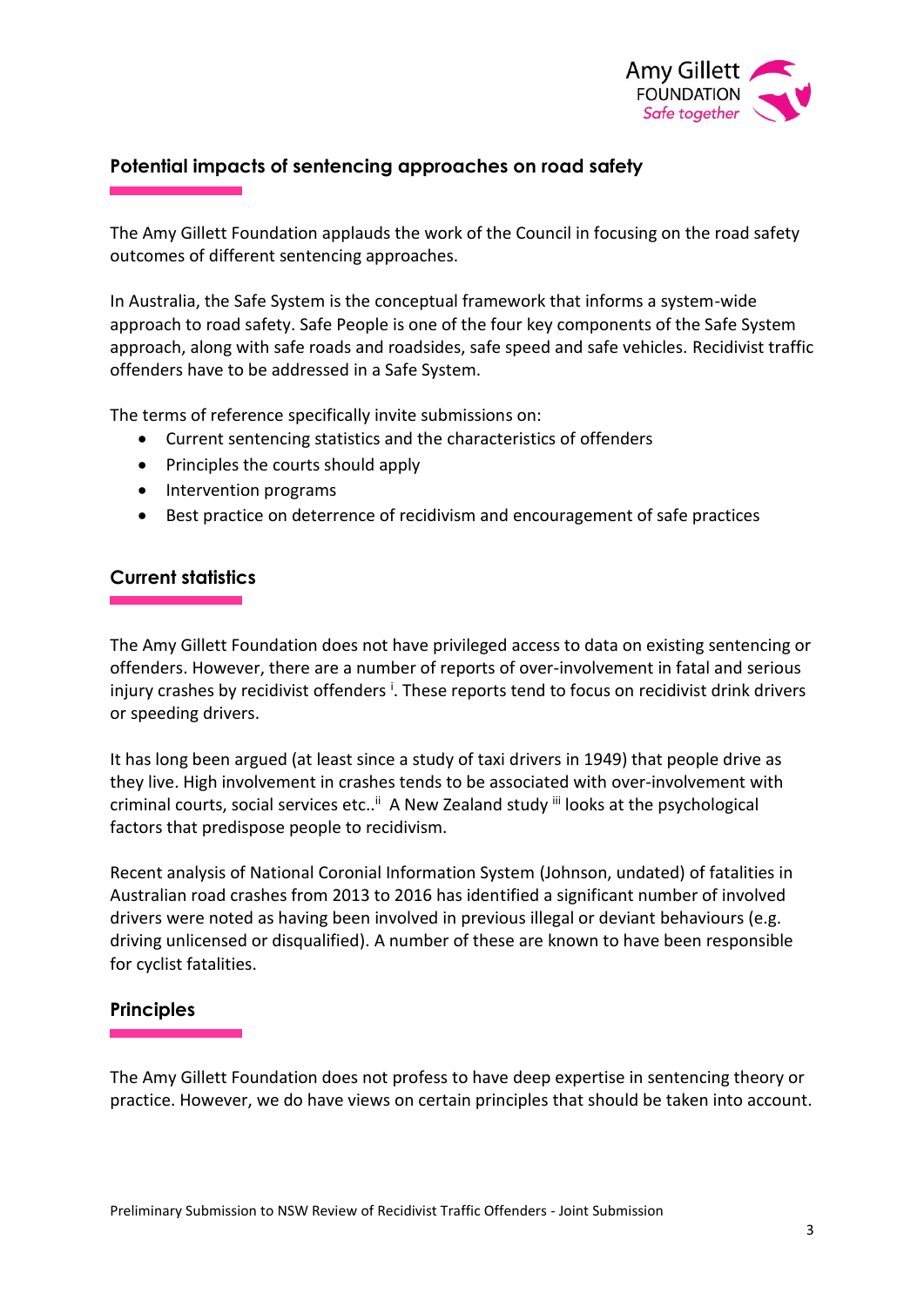

There are likely to be a number of submissions to this Review that concern themselves with the disadvantaged circumstances of recidivist offenders. Recommendations will possibly be made that sentencing should take into account the reported adverse effects on the offender of prolonged engagement with the judicial system.

These concerns are no doubt well founded. In our own inquiries, we have received expressions of concern about how to improve road safety without disadvantaging vulnerable populations – particularly remote indigenous communities.

Given these concerns, we recommend that lateral approaches to sentencing options be considered. These need to take the circumstances of the recidivist offender into account. This does not mean leniency. It does mean encouraging a range of intervention programs that achieve behaviour change through established effective mechanisms suitable for the particular offender.

Classical deterrence theory from Hobbes states that for justice to be effective it should be swift, certain and fair. Sentencing needs to adhere to these principles. If consequences for criminal actions fail these tests, then recidivism may be the result.

Delays inherent in the judicial process make it difficult to achieve a swift, certain and fair response. The strategy for this Review may thus need to be towards making a wide range of alternative interventions available for police alongside traditional judicial approaches.

These alternative interventions may be considered as training or therapy. They need to be based on effective behaviour change principles from conditioning through to cognitive behavioural therapy (CBT). Resources need to be devoted to rigorously developing and evaluating these interventions.

#### **Intervention programs**

In principle, intervention programs may range in intensity from short online to long-term and high engagement. Different tactics need to be available for different types of offenders and offences based on the risk of reoffending and the severity of the offence based on propensity to harm.

Increasingly, we could be looking to technology to reduce recidivism. For instance, installation of alcolocks to prevent drink driving could become a much more common form of intervention for offenders who own vehicles. Drug detection in ignition systems is an area that requires further development.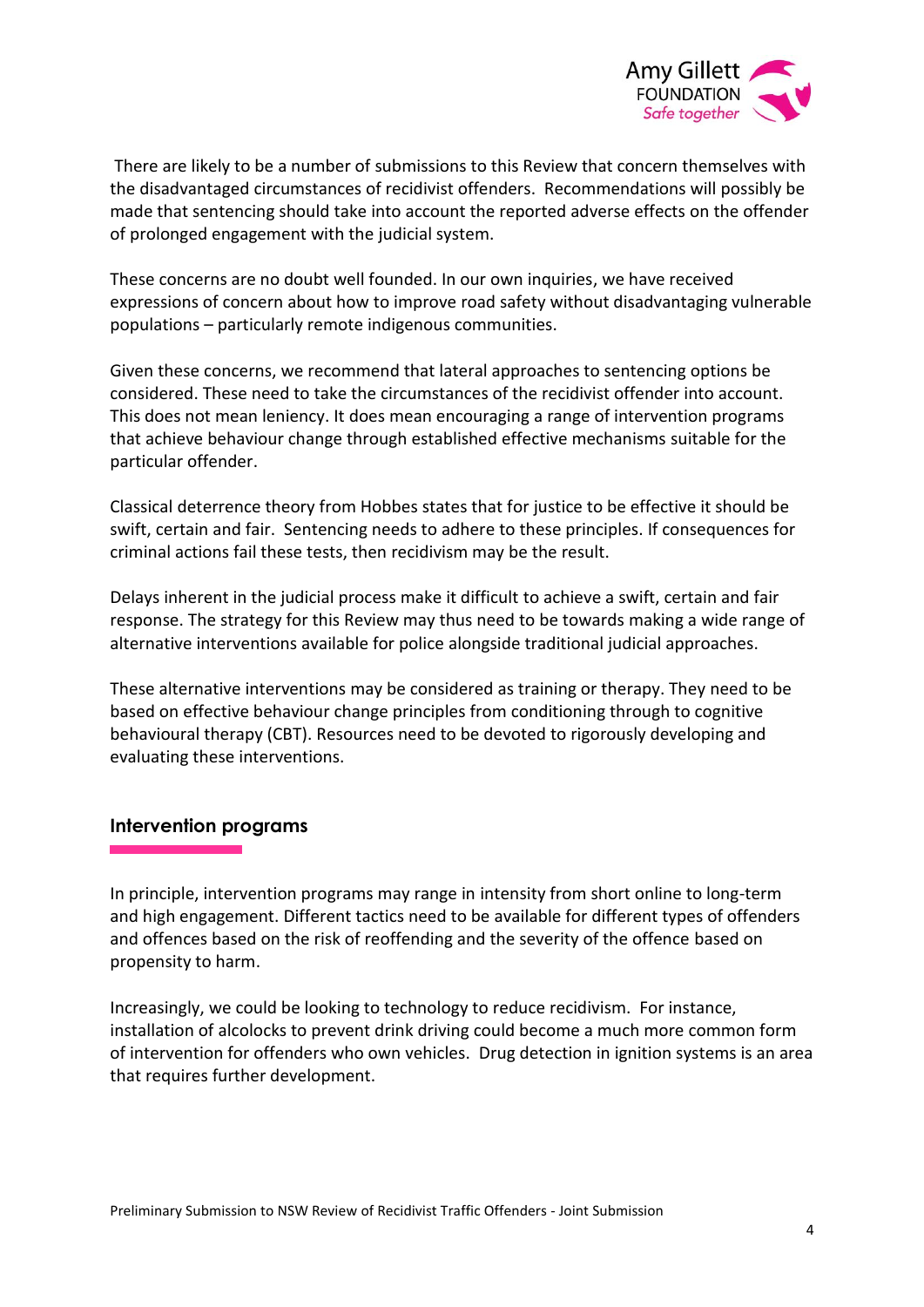

Use of roadside speed detection devices (speed camera systems including point-to-point speed cameras) and, increasingly, in-vehicle speed limiters, can help deter speeding offences generally and recidivism indirectly.

Distracted driving offences are likely to be a new area of recidivist offending given the acknowledged addictive nature of mobile devices. Use of smartphone locking devices needs further exploration to address recidivist distracted drivers.

We would welcome the development of intervention programs that promote cycling as a mode of transport and also rehabilitate offenders using experiential learning. This approach would equip participants with both an alternative transportation option, particularly in lieu of lost driving privileges, and as well with an embodied experience of the risks faced by cyclists. This type of intervention would need to be designed with a rehabilitation and safety focus but could meet the twin objectives of removing a flawed driver from the control of a very dangerous high mass vehicle and helping the offender understand the vulnerability of road users. It would be important to emphasise any on-bike components as not a punishment, but rather an opportunity to develop new skills and understanding and empathy for vulnerable road users.

# **Best Practice**

In late 2017, Beau Kilmer of the Rand Institute visited Australia and spoke of the purportedly highly effective 24/7 Sobriety program being run in South Dakota<sup>iv</sup>. This program is characterized as providing a swift, certain and fair intervention. Alcohol offenders are required to stay completely sober and undergo twice-daily breath tests. Failure of a test results in immediate imprisonment.

The evidence for the effectiveness of this sort of program on public health and crime is persuasive however evidence on road safety is mixed. This is not surprising given the inherent difficulties in attributing changes in road casualties to a particular policy.

## **Conclusion**

The Amy Gillett Foundation supports a justice system that effectively reduces the trauma on our roads and especially protects vulnerable road users such as cyclists.

Sentencing has a role to play within Safe System principles. It is the ultimate step available in ensuring Safe People.

Sentencing needs to be calibrated so that reoffending does not occur. Sentences should be designed so that interventions either change the person's behaviour through training or therapy or limit their ability to re-offend by modifying their access to motor vehicles.